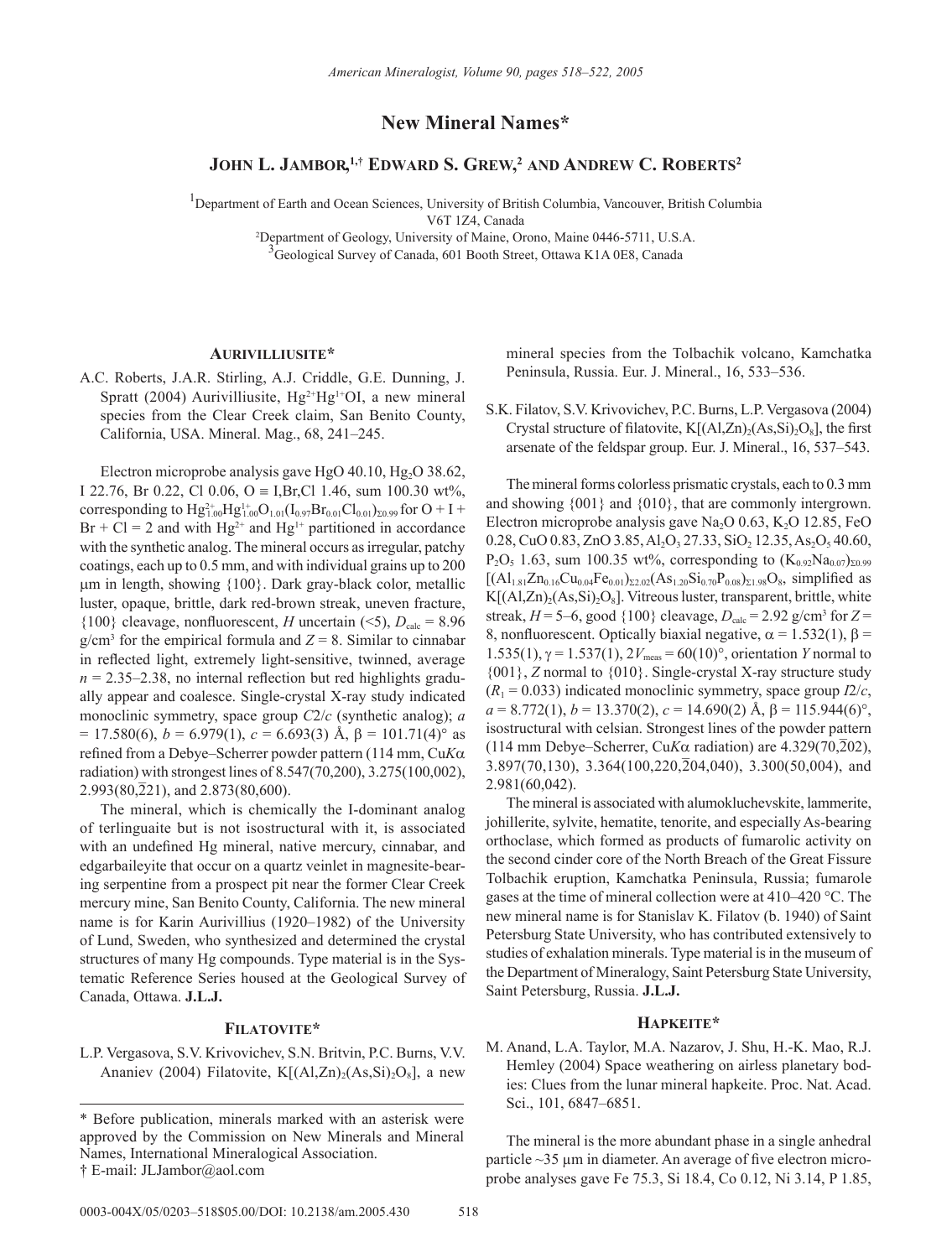Cr 0.37, sum 99.2 wt%, corresponding to  $(Fe_{1.27}Ni_{0.05}Cr_{0.01})_{\Sigma1.33}$  $(Si<sub>0.62</sub>P<sub>0.06</sub>)<sub>20.68</sub>$  for 2 atoms, ideally <sup>2</sup>/<sub>3</sub>Fe<sub>2</sub>Si. Yellowish white in reflected light, isotropic. Reflectance values (method and standard not given) are 47.1 (470 nm), 48.8 (546), 50.0 (589), and 50.9 (650).  $D_{\text{calc}} = 6.83$  g/cm<sup>3</sup> for the empirical formula and *Z* = 1. Single-crystal X-ray diffraction study using an in-situ synchrotron technique gave cubic symmetry, space group *Pm*3*m*, *a* = 2.831(4) Å. The observed diffraction lines and indices (intensities could not be measured) are 2.831(100), 2.000(110), 1.631(111), 1.415(200), 1.267(210), 1.157(211), and 1.000(220).

The mineral occurs in a regolith-breccia clast in the lunar meteorite Dhofar 280 from Oman. The matrix is mainly vitrified plagioclase ("maskelynite"). The less abundant mineral in the  $\sim$ 35  $\mu$ m-diameter particle is FeSi; the particle also has areas enriched in P and Ti. Other minerals in the clast are Fe-Ni metal and FeS<sub>1</sub>. The new mineral is interpreted to have formed by impact-induced, vapor-phase deposition in lunar soil. The new name is for Bruce Hapke (emeritus, University of Pittsburgh), who first predicted the presence of vapor-deposited elemental Fe as coatings on lunar soil grains.

**Discussion.** The optical properties and reflectance values are from the listing of new minerals approved in 2003 (IMA No. 2003–014, *Can. Mineral.*, 42, p. 907); density was calculated from the given composition and cell volume. The mineral closely resembles the high-temperature phase  $Fe<sub>2</sub>Si(h)$  synthesized by Khalaff and Schubert (1974, *J. Less-Common Metals*, 35, 341– 345); its structure is of the CsCl type. Analyses are also given for FeSi and  $Fes1<sub>2</sub>$ , minerals still of questionable status insofar as they have not had an explicit CNMMN approval (e.g., *Am. Mineral*., 54, p. 1737; 79, p. 188). **E.S.G.**

## **HERBERTSMITHITE\***

R.S.W. Braithwaite, K. Mereiter, W.H. Paar, A.M. Clark (2004) Herbertsmithite,  $Cu<sub>3</sub>Zn(OH)<sub>6</sub>Cl<sub>2</sub>$ , a new species, and the definition of paratacamite. Mineral. Mag., 68, 527–539.

The mineral forms coatings of dark-green, complex rhombohedra, mostly 0.5–1 mm in diameter, or larger flattened crystals and aggregates at the type locality. Electron microprobe analysis of the type specimen gave CuO 56.1, ZnO 18.2, Cl 17.2,  $H_2O$ 12.5 (TGA loss from between 300 and 340 °C), O  $\equiv$  Cl 3.9, sum 100.1 wt%, corresponding to  $Cu_{3.02}Zn_{0.96}(OH)_{5.91}H_{0.03}Cl_{2.08}$ for  $Cu + Zn + Cl + H = 12$ , ideally  $Cu<sub>3</sub>Zn(OH)<sub>6</sub>Cl<sub>2</sub>$ . Transparent, color green to blue-green, luster vitreous,  $H = 3-3\frac{1}{2}$ , good  ${10\overline{1}}$  cleavage,  $D_{\text{meas}} = 3.75-3.95$ ,  $D_{\text{calc}} = 3.75$  g/cm<sup>3</sup> for  $Z = 3$ . Optically uniaxial negative, ε = 1.817(2), ω = 1.825(2). Dichroism is green to greenish blue, weak, with  $O > E$ . The infrared spectrum includes features at 3410, 3380, 3320, 970, 945, 753, 597, and 460 cm<sup>-1</sup>. Single-crystal X-ray structural study ( $R =$ 0.011) showed the mineral to have trigonal symmetry, space group  $R\bar{3}m$ ,  $a = 6.834(1)$ ,  $c = 14.075(2)$  Å. The strongest lines of the powder pattern (37 lines listed; diffractometer, Cu*K*α radiation) are 5.466(55,101), 4.702(14,003), 2.899(11,201), 2.764(100,113), 2.730(13,202), 2.266(36,204), 1.820(13,303), and 1.709(18,220).

The mineral occurs on a white quartzite at Mina Los Tres Presidentes, Sierra Gorda, Chile (type locality), in association with gypsum, opal pseudomorphs after a radiating acicular mineral, and dioptase. Other occurrences are at the Kali Kafi and Chah Khouni mines, Anarak, Iran ("anarakite") in "limonite" gossan and metamorphosed dolomitic limestone, respectively. Associated minerals include wulfenite, hemimorphite, chrysocolla, rosasite, iranite, and diaboléite. The new name is for G.F. Herbert Smith (1872–1953), late of the British Museum (Natural History), who discovered paratacamite. Type material is in the Natural History Museum, London, UK.

**Discussion**. The formula and density were calculated from the data in the paper. Paratacamite, which forms a solid solution with herbertsmithite, is defined as  $Cu<sub>3</sub>(Cu, M<sup>2+</sup>)(OH)<sub>6</sub>Cl<sub>2</sub>$ , with  $M^{2+} = \sim 0.33 - 0.5$ , space group  $R\overline{3}$ ,  $Z = 24$ , with pronounced  $R\overline{3}m$ substructure. **E.S.G.**

## **JACQUESDIETRICHITE\***

A.R. Kampf, G. Favreau (2004) Jacquesdietrichite, Cu<sub>2</sub>[BO]  $(OH)<sub>2</sub> (OH)<sub>3</sub>$ , a new mineral from the Tachgagalt mine, Morocco: Description and crystal structure. Eur. J. Mineral., 16, 361–366.

The mineral occurs as bright blue blades, intergrowth tablets, and scales, with the blades up to 0.5 mm long and 0.02 mm in thickness; {001} is dominant and is bounded by {100} and {010}. Vitreous luster, pale blue streak, irregular fracture, blades slightly flexible,  $H = 2$ , perfect  $\{100\}$  and good  $\{010\}$  and  $\{001\}$ cleavages, nonfluorescent, rapidly soluble in dilute HCl,  $D_{\text{meas}}$  $= 3.28(5)$ ,  $D_{\text{calc}} = 3.303$  g/cm<sup>3</sup> for  $Z = 4$ . Optically biaxial negative,  $\alpha = 1.627(2)$ ,  $\beta = 1.699(2)$ ,  $\gamma = 1.769(2)$ ,  $2V_{\text{calc}} = 86^{\circ}$ , no dispersion, orientation  $X = a$ ,  $Y = c$ ,  $Z = b$ ; pronounced pleochroism,  $X =$  deep blue,  $Y =$  medium blue,  $Z =$  pale blue. Electron microprobe analysis gave CuO 72.68, CaO  $0.11$ , SiO<sub>2</sub>  $1.00$  wt%, but the mineral is unstable and no empirical formula was calculated. Single-crystal X-ray structure study  $(R = 0.0657)$  showed the mineral to be identical to synthetic  $Cu<sub>2</sub>[BO(OH)<sub>2</sub>](OH)<sub>3</sub>;$ orthorhombic, space group *Pnma*,  $a = 9.455(2)$ ,  $b = 5.866(2)$ ,  $c = 8.668(2)$  Å. Strongest lines of a Gandolfi powder pattern (114 mm, Cu*K*α radiation) are 4.734(100,200), 3.941(90,102), 2.545(45,302), 2.489(50,220), and 1.922(50,322).

The mineral, which is thought to be of hydrothermal origin, is associated with henritermierite, gaudefroyite, and calcite in the Tachgagalt vein Mn deposit near Ouarzazate, Morocco, at which the occurrences are in small cavities in gaudefroyite–calcite rock and as inclusions in calcite. The new mineral name is for French geologist Jacques Emile Dietrich (b. 1926), who collected the specimens. Type material is in the Natural History Museum of Los Angeles County, California. **J.L.J.**

#### **LARISAITE\***

N.V. Chukanov, D.Yu. Pushcharovsky, M. Pasero, S. Merlino, A.V. Barinova, S. Möckel, I.V. Pekov, A.E. Zadov, V.T. Dubinchuk (2004) Larisaite, Na $(H_3O)(UO_2)_3(SeO_3)_2O_2$ ·4 $H_2O$ , a new uranyl selenite mineral from Repete mine, San Juan County, Utah, U.S.A. Eur. J. Mineral., 16, 367–374.

The mineral occurs as canary-yellow lamellar crystals, with {010} dominant and up to 1 mm long, and as radial aggregates up to 2 mm across. Most crystals are rough and corrugated. Electron microprobe analysis gave Na<sub>2</sub>O 2.04, K<sub>2</sub>O 0.69, CaO 0.23, UO<sub>3</sub>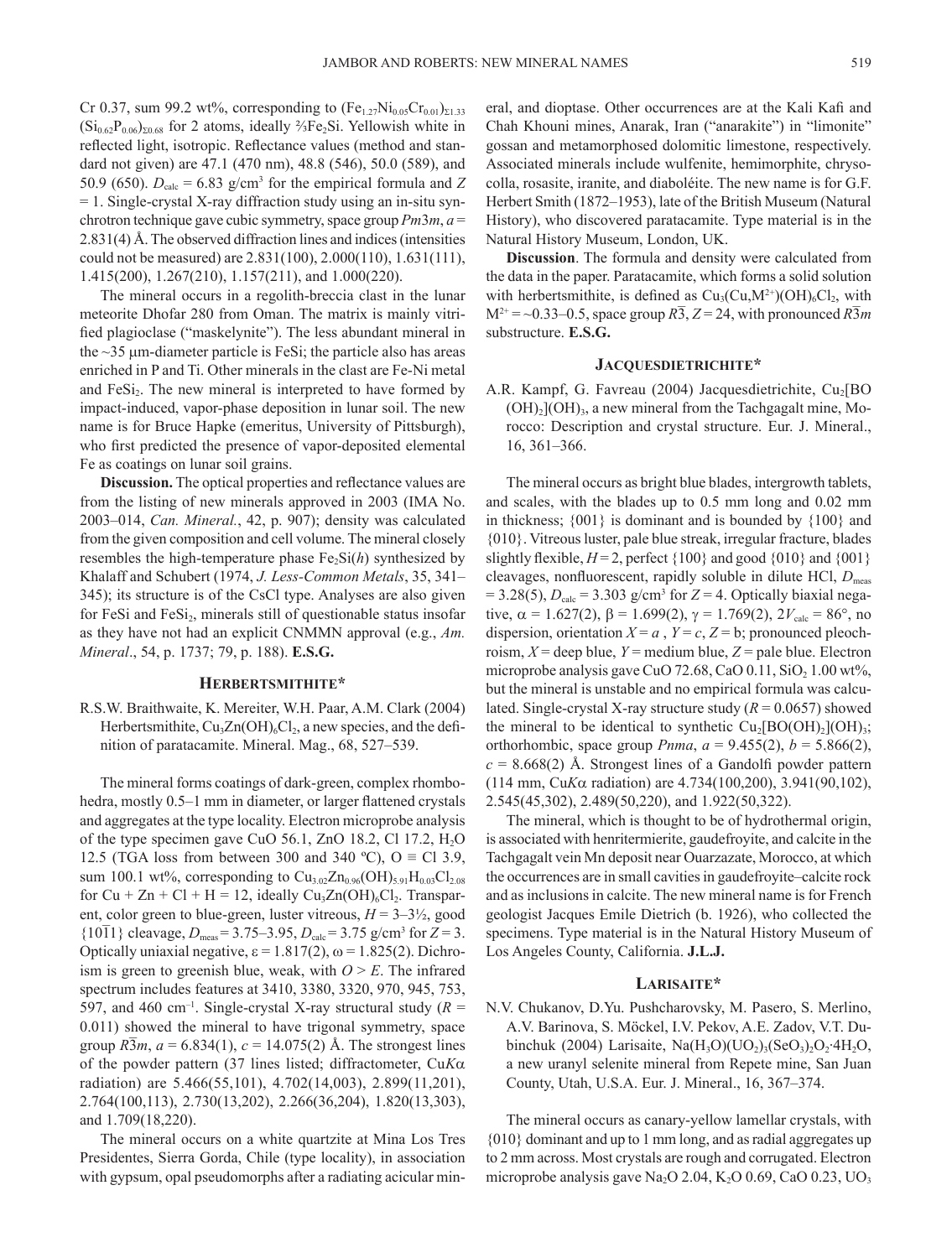72.19, SeO<sub>2</sub> 18.12, H<sub>2</sub>O (Penfield method) 7.64, sum 100.91 wt%, corresponding to  $Na_{0.81}K_{0.18}Ca_{0.05}(H_3O)_{0.73}(UO_2)_{3.09}(SeO_3)_{2}$  $O_2$  4.1H<sub>2</sub>O, idealized as in the title. Transparent to translucent, vitreous luster, pearly on cleavage faces, yellow streak,  $H = 1$ , uneven fracture, perfect {010} cleavage, green fluorescence in UV light at 250 nm,  $D_{\text{calc}} = 4.46$  g/cm<sup>3</sup> for the empirical formula and  $Z = 2$ . The mineral is sectile, and grinding destroys the structure. Optically biaxial negative,  $\alpha = 1.597(2)$ ,  $\beta = 1.770(5)$ ,  $\gamma =$ 1.775(5),  $2V_{\text{meas}} = 20^{\circ}$ , strong dispersion  $r \le v$ , orientation  $X =$ *b*, *Z* parallel to the elongation; pleochroism *Y*, *Z* = yellow > *X* = light greenish yellow. Single-crystal X-ray structure study (*R* = 0.067) indicated monoclinic symmetry, space group *P*11*m*;  $a = 6.968(2)$ ,  $b = 7.670(5)$ ,  $c = 17.254(6)$  Å,  $\gamma = 90.29(3)$ ° as refined from a Gandolfi powder pattern (114 mm, Cu*K*α radiation) with strongest lines of 8.63(43,002), 7.67(100,010),  $3.85(40,113,020,113)$ ,  $3.107(77,211)$ , and  $2.874(53,006,115)$ . The structure has similarities to that of guilleminite.

The mineral is a supergene product associated with montmorillonite, quartz, haynesite, wölsendorfite, andersonite, uranophane, gypsum, and calcite in Upper Jurassic sedimentary rocks at the Repete mine near Blanding, San Juan County, Utah. The new mineral name is for Russian mineralogist Larisa N. Belova (1923–1998). Type material is in the Freiberg University of Mining and Technology, Freiberg, Germany. **J.L.J.**

#### **MANGANOKUKISVUMITE\***

R.A. Gault, T.S. Ercit, J.D. Grice, J. Van Velthuizen (2004) Manganokukisvumite, a new mineral species from Mont Saint-Hilaire, Quebec. Can. Mineral., 42, 781–785.

The mineral forms fan-shaped to radial groups in which crystals are sword-shaped, flattened on {100}, elongate [001] to  $0.5$  mm, showing  $\{100\}$ ,  $\{010\}$ , and a prism. Colorless, transparent, vitreous luster, white streak, splintery fracture,  $H = 5\frac{1}{2}$ –6, no cleavage, sectile and slightly flexible, no twinning, nonfluorescent,  $D_{\text{meas}} = 2.86(1)$ ,  $D_{\text{calc}} = 2.88$  g/cm<sup>3</sup> for the empirical formula and  $Z = 2$ . Optically biaxial negative,  $\alpha_{\text{calc}} =$ 1.657, β = 1.744(3),  $\gamma$  = 1.792(3),  $2V_{\text{meas}}$  = 70°, no dispersion, orientation  $X = a$ ,  $Y = b$ ,  $Z = c$ . Electron microprobe analysis gave Na<sub>2</sub>O 15.61, K<sub>2</sub>O 0.21, CaO 0.08, MgO 0.26, MnO 5.48, FeO 0.57, ZnO 0.00, Al<sub>2</sub>O<sub>3</sub> 0.16, Ce<sub>2</sub>O<sub>3</sub> 0.18, TiO<sub>2</sub> 26.90, SiO<sub>2</sub> 41.74,  $Nb<sub>2</sub>O<sub>5</sub> 0.68$ , H<sub>2</sub>O (calc.) 6.25, sum 98.12 wt%, corresponding to  $(Na_{5.81}K_{0.05}Ca_{0.02}Ce_{0.01})_{25.89}(Mn_{0.89}Fe_{0.09}Mg_{0.01}Al_{0.04})_{21.09}(Ti_{3.88})$  $Nb_{0.06}$ <sub>23.94</sub>Si<sub>8.01</sub>O<sub>28</sub>·4H<sub>2</sub>O, ideally Na<sub>6</sub>MnTi<sub>4</sub>Si<sub>8</sub>O<sub>28</sub>·4H<sub>2</sub>O, which is the Mn-dominant analog of kukisvumite (orthorhombic, space group *Pccn*). Indexing of a Debye–Scherrer powder pattern (114 mm, Cu*K*α radiation) gave *a* = 29.05(2), *b* = 8.612(6), *c*  $= 5.220(4)$  Å; strongest lines are  $14.47(100,200)$ , 6.43(20,310), 3.025(40,910,421), and 2.881(20,521).

The mineral formed in small cavities in an albite-rich syenite breccia at the Poudrette quarry, Mont Saint-Hilaire, Rouville County, Quebec. Among the associated minerals are aegirine, microcline, albite, annite, pyrite, pyrrhotite, natrolite, and calcite. Two analyses are also listed for zoned crystals from Mount Kukisvumchorr, Khibiny massif, Russia, which have a manganokukisvumite core and a kukisvumite (i.e., Zn-dominant) rim. Type manganokukisvumite is in the Canadian Museum of Nature, Ottawa. **J.L.J.**

#### **MONALBITE**

Xiuling Wu, Dawei Meng, Yiying Han (2004) Occurrence of "monalbite" in nature: a TEM study. Earth Planet. Sci. Lett., 222, 235–241.

The monoclinic Na-dominant analog of sanidine is known as a synthetic compound referred to as "monalbite." The compound has been detected, on a submicrometer scale, coexisting with albite in jadeite quartzite in an ultra high-pressure terrane at Shuanghe, Dabie Mountains, China (long. 116° 24' 16'' E, lat. 30° 39' 02'' N). The average composition of the "monalbite" is stated to be about  $Na<sub>0.74</sub>Fe<sub>0.04</sub>Al<sub>0.94</sub>Si<sub>3.08</sub>O<sub>8</sub>$ , with the Fe a contaminant from the sample holder. SAED patterns gave  $a = 8.29(3)$ ,  $b =$ 12.97(3),  $c = 7.15(3)$  Å,  $β = 116.2(1)°$ , systematic extinctions consistent with space group *C*2/*m*; the results are in good agreement with data for the synthetic analog. **J.L.J.**

## **NESKEVAARAITE-FE\***

N.V. Chukanov, V.V. Subbotin, I.V. Pekov, A.E. Zadov, A.I. Tsepin, K.A. Rozenberg, R.K. Rastsvetaeva, G. Ferraris (2003) Neskevaaraite-Fe — Na $K_3Fe(Ti,Nb)_{4}(Si_4O_{12})_{2}(O_3OH)_4.6H_2O$ , a new labuntsovite group mineral. New Data on Minerals, 38, 9–14.

The mineral occurs as brownish to yellowish brown prismatic crystals, up to 1.8 cm long and 1 mm thick, some showing lonerjourns, up to 1.6 cm long and 1 mm unch, some showing for gitudinally striated prisms  $\{201\}$ , with  $\{100\}$ ,  $\{\overline{1}01\}$ , and less commonly {010} and {021}. Vitreous luster, translucent, brittle, white streak,  $H = 5$ , uneven fracture, no cleavage, microtwinned on (001) and ( $\overline{401}$ ),  $D_{\text{meas}} = 2.88(3)$ ,  $D_{\text{calc}} = 2.90$  g/cm<sup>3</sup> for  $Z =$ 2. Optically biaxial positive,  $\alpha = 1.677(1)$ ,  $\beta = 1.684(2)$ ,  $\gamma =$ 1.790(5),  $2V_{\text{meas}} = 25(10)^\circ$ , almost nonpleochroic, orientation *Y*  $= b$ . Electron microprobe analysis gave Na<sub>2</sub>O 3.10, K<sub>2</sub>O 88.3, BaO 3.37, MgO 0.75, MnO 0.50, FeO 1.82, SiO<sub>2</sub> 39.29, TiO<sub>2</sub> 15.08, Nb<sub>2</sub>O<sub>5</sub> 17.96, H<sub>2</sub>O (TGA) 9.26, sum 99.96 wt%, which for  $[Si_4O_{12}]_2(O,OH)_4$  corresponds to  $Na_{1.22}K_{2.29}Ba_{0.26}(Fe_{0.31}Mg_{0.39}$ 23 Mn<sub>0.09</sub>)  $_{20.63}$  (Ti<sub>2.31</sub>Nb<sub>1.65</sub>)<sub> $_{23.96}$ </sub> $(Si_8O_{24})[O_{2.78}(OH)_{1.22}]_{\Sigma 4}$ :5.68H<sub>2</sub>O, simplified as  $NaK_3Fe(Ti,Nb)_4(Si_4O_{12})_2(O,OH)_4.6H_2O$ . Singlecrystal X-ray structure study (*Am. Mineral*., 89, p. 1829, 2004) indicated monoclinic symmetry, space group *Cm*, *a* = 14.450 (6),  $b = 13.910(6)$ ,  $c = 7.836(4)$  Å,  $\beta = 117.42(1)$ °, gutkovaite structural type in the labuntsovite group. Strongest lines of the X-ray powder pattern (Fe*K*α radiation) are 6.93(100,020,001),  $4.93(80,021)$ ,  $3.21(100,400,42\overline{1},40\overline{2})$ ,  $3.11(90,041,022)$ , 2.62(60,151,241, 242,202), and 2.49(50,441,401,403).

The new mineral is associated with dolomite, calcite, phlogopite, fluorapatite, pyrite, pyrrhotite, chalcopyrite, serpentine, and nenadkevichite that occur in carbonatite veins at Neskevaara Hill, in the central part of the Vuoriyarvi complex, Northern Karelia, Russia. The new mineral name is for the holotype locality and the prevalence of Fe at the indicated crystal-structure site. The mineral also occurs with calcite, labuntsovite-Fe, donnayite- (Y), and bitumen within a vein of K-feldspar and calcite at the Kirovskii apatite mine, Mount Kukisvumchorr, Khibiny alkaline massif, Kola Peninsula, Russia. Type material is in the Fersman Mineralogical Museum, Moscow, Russia. **J.L.J.**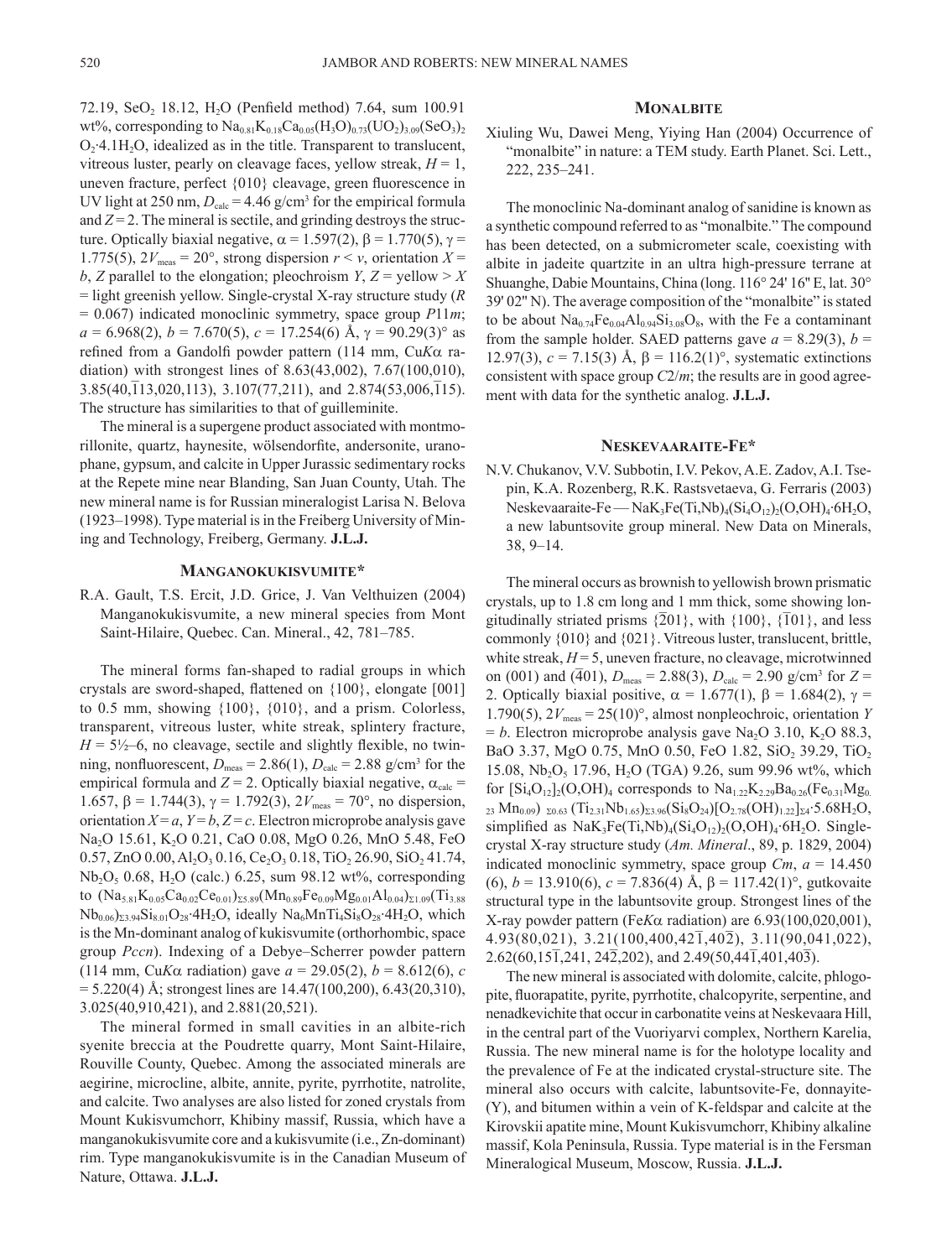M.A. Cooper, F.C. Hawthorne, A.C. Roberts, E.E. Foord, R.C. Erd, H.T. Evans Jr., M.C. Jensen (2004) Nevadaite,  $(Cu^{2+},\Box,A1, V^{3+})_6[A_8(PO_4)_8F_8](OH)_2(H_2O)_{22}$ , a new phosphate mineral species from the Gold Quarry mine, Carlin, Eureka County, Nevada: description and crystal structure. Can. Mineral., 42, 741–752.

The mineral occurs as pale green to turquoise radial clusters, spherules, and drusy prismatic crystals, elongate [001] and up to 1 mm long. Electron microprobe analysis gave CuO 9.24, ZnO 0.11, Al<sub>2</sub>O<sub>3</sub> 27.07, Fe<sub>2</sub>O<sub>3</sub> 0.07, V<sub>2</sub>O<sub>3</sub> 4.24, P<sub>2</sub>O<sub>5</sub> 32.54, H<sub>2</sub>O (calc.) 23.48, F 9.22, O = F 3.88, sum 102.09 wt%, corresponding to  $(Cu_{2.00}^{2+} Zn_{0.02}Al_{1.15}V_{0.98}^{3+}Fe_{0.01}^{3+})_{\Sigma 4.16}Al_8P_{7.90}O_{32}[F_{8.37}(OH)_{1.63}]_{\Sigma 10}$  $(H_2O)_{21.65}$ , with the end-member composition  $Cu_2^{2+}D_2Al_2(OH)_2$  $(H_2O)_{22}[Al_8(PO_4)_8F_8]$ . Vitreous luster, pale blue streak, brittle, conchoidal fracture, no cleavage or parting,  $H = 3$ , nonfluorescent,  $D_{\text{meas}} = 2.54$ ,  $D_{\text{calc}} = 2.55$  g/cm<sup>3</sup> for  $Z = 1$ . Optically biaxial positive,  $\alpha = 1.540$ ,  $\beta = 1.548$ ,  $\gamma = 1.553$ ,  $2V_{\text{meas}} = 76$ ,  $2V_{\text{calc}} = 76^{\circ}$ , orientation  $X = c$ ,  $Y = a$ ,  $Z = b$ , moderate pleochroism,  $X =$  pale greenish blue,  $Y =$  very pale greenish blue,  $Z$  $=$  blue,  $Z \gg X \geq Y$ . Single-crystal X-ray structure study ( $R =$ 0.040) indicated orthorhombic symmetry, space group  $P2_1mn$ ;  $a = 12.122(4)$ ,  $b = 18.961(8)$ ,  $c = 4.951(2)$  Å as refined from a Debye–Scherrer powder pattern (114 mm, Cu*K*α radiation) with strongest lines of 9.535(80,020), 6.077(100,200), 5.618(90,130), 3.430(40,041), 2.983(60,241), 2.661(40,061), 1.844(40,352), and 1.740(40,641).

The mineral formed as supergene coatings in association with fluellite, wavellite, strengite–variscite, hewettite, torbernite, and other minerals at the open-pit Gold Quarry mine near Carlin, Eureka County, Nevada (hence the new mineral name). Type material is in the Systematic Reference Series housed at the Geological Survey of Canada, Ottawa. **J.L.J.**

## **ZINCOSPIROFFITE\***

Pei-Hua Zhang, Jin-Chu Zhu, Zhen-Hua Zhao, Xiang-Ping Gu, Jin-Fu Lin (2004) Zincospiroffite, a new tellurite mineral species from the Zhongshangou gold deposit, Hebei Province, People's Republic of China. Can. Mineral., 42, 763–768.

Three homogeneous aggregates of the mineral, amounting to  $400 \times 4000$   $\mu$ m<sup>2</sup> and with the largest area  $15 \times 350$   $\mu$ m, were observed in a polished section of oxidized gold ore. Electron microprobe analysis gave CaO 0.02, MnO 0.01, MgO 0.24, FeO 0.20, ZnO 24.57, PbO 1.64, Au<sub>2</sub>O 0.11, SO<sub>2</sub> 0.03, SeO<sub>2</sub> 0.17, TeO<sub>2</sub> 71.90, sum 98.89 wt%, corresponding to  $(Zn_{1.97}Pb_{0.05})$  $Mg_{0.04}Fe_{0.02}$ )<sub>Σ2.08</sub>(Te<sub>2.95</sub>Se<sub>0.01</sub>)<sub>Σ2.96</sub>O<sub>8</sub>, ideally Zn<sub>2</sub>Te<sub>3</sub>O<sub>8</sub>, which is the Zn-dominant analog of spiroffite. Gray color, vitreous luster, translucent, dark green streak, soft, brittle, uneven fracture,  $D_{\text{calc}} = 5.57$  g/cm<sup>3</sup> for  $Z = 4$ . Weakly anisotropic in reflected light, no internal reflection, weakly bireflectant and pleochroic. Representative reflectance percentages (SiC standard, air) for *R*min and *R*max are 7.0, 7.5 (470 nm), 7.1, 7.3 (546), 6.1, 6.2 (589), and 4.4, 5.0 (650). Raman spectra indicate an absence of H2O, and are in good agreement with the spectrum of synthetic  $Zn_2Te_3O_8$ . An X-ray powder pattern (114 mm Debye–Scherrer, Cu*K*α radiation) yielded six weak lines and one of medium

intensity: 4.758(110), 3.240(111), 2.928(m,113), 2.820(204), 2.155(023,511), 1.985(223), and 1.599(425), from which  $a =$ 12.72,  $b = 5.15$ ,  $c = 11.82$  Å,  $β = 99.2$ °.

The mineral contains blebs of gold and occurs as a rim on, or a replacement of, calaverite. One of the three aggregates in the section is coated by hematite. The new mineral was discovered in ore from the Zhongshangou gold deposit (115° 05' E, 40° 55' N), wherein the Au occurs in Te-bearing quartz veins. The new mineral name recognizes the relationship to spiroffite. Type material is in the Geological Museum of China, Beijing. **J.L.J.**

### **AUS, RHI<sub>3</sub>, (CU,AU,AG)<sub>4</sub>ZN**

O.A. Bogatikov, A.V. Mokhov, P.M. Kartashov, A.I. Gorshkov, L.O. Magazina, N.A. Ashikhmina, E.V. Koporulina (2004) Microparticles of ore minerals in the lunar regolith from Mare Fecundidatis:  $(Cu, Au, Ag)$ <sub>4</sub>Zn, Ag, Au, Sn, Pb, Sb, Re, MoS<sub>2</sub>, CdS, AuS, and RhI<sub>3</sub>. Doklady Earth Sci., 395A, 445–452.

SEM energy-dispersion analyses of the finest fraction of lunar regolith recovered by Luna-16 revealed the presence of numerous native minerals, such as iron, silver, gold, tin, and others as indicated in the title of the paper. One of three analyses listed for an alloy that occurs as 1–2 µm particles corresponds to  $(Cu_{2.77}Au_{0.89}Ag_{0.35})_{\Sigma4.01}Zn_{0.99}$ , generalized as  $(Cu, Au, Ag)_4Zn$ . Another particle, 0.5 µm in size, gave Au 84.85, Cu 1.51, S 13.64 wt%, corresponding to  $(Au_{0.98}Cu_{0.05})S_{0.9}$ , ideally AuS, which is known as a synthetic compound. Analysis of a micrometer-size particle on a silicate fragment gave, after normalization and deduction of Al assumed to be from the aluminum stub, Rh 22.39, I 78.61 wt%, corresponding to  $Rh_{1.04}I_{2.96}$ , ideally  $RhI_3$ . **J.L.J.** 

## **SODIUM-STRONTIUM MICA**

N.I. Bryanchaninova, A.B. Makeyev, N.V. Zybkova, V.N. Filippov (2004) Sodium-strontium mica— $Na<sub>0.50</sub>Sr<sub>0.25</sub>Al<sub>2</sub>(Na<sub>0.25</sub>)$  $\square_{0.75}$ )Al<sub>1.25</sub>Si<sub>2.75</sub>O<sub>10</sub>(OH)<sub>2</sub> from Rubinovyy Log. Doklady Akad. Nauk, 395, 101–107 (in Russian).

The mineral forms flakes, scales, and finely scaly aggregates in margins roughly 0.1 mm thick around corundum (ruby). Sixteen electron microprobe analyses gave SrO contents ranging from 3.06 to 6.02 wt%, and the analysis with the highest SrO content is SiO<sub>2</sub> 38.27, Al<sub>2</sub>O<sub>3</sub> 40.57, Cr<sub>2</sub>O<sub>3</sub> 2.71, FeO 0.62, CaO 1.32, SrO 6.02, Na<sub>2</sub>O 3.04, K<sub>2</sub>O 0.54, sum 93.09 wt%, corresponding to  $(Na_{0.40}Sr_{0.24}Ca_{0.10}K_{0.05})_{\Sigma 0.79}(Al_{1.91}Cr_{0.15}Fe^{2+}{}_{0.04})_{\Sigma 2.10}(Si_{2.63}$  $\text{Al}_{1,37}$ )<sub>24.00</sub>O<sub>10</sub>(OH)<sub>2</sub> for 12 anionic charges, but the ideal formulation,  $\text{Na}_{0.50}\text{Sr}_{0.25}\text{Al}_2(\text{Na}_{0.25}\square_{0.75})\text{Al}_{1.25}\text{Si}_{2.75}\text{O}_{10}(\text{OH})_2$  was chosen because of crystallographic evidence for Na in the octahedral sheet. Transparent, light emerald-green color,  $H = 4$ ,  $VHN =$ 217(37), perfect  $\{001\}$  cleavage, uneven fracture,  $D_{\text{meas}} = 3.07(3)$ ,  $D_{\text{calc}}$  = 2.99 g/cm<sup>3</sup> for *Z* = 4, not fluorescent or cathodoluminescent. Optically biaxial negative,  $\alpha = 1.642(2)$ ,  $\beta = 1.635(2)$ , γ  $= 1.598(2)$ ,  $2V_{\text{meas}} = 60-80^{\circ}$ ,  $2V_{\text{calc}} = 70^{\circ}$ . Pleochroism  $X =$  pale green, *Z* = yellowish green. Positive elongation; straight extinction. The infrared spectrum has features at 3625, 3450, 1008, 716, 544, and 488 cm–1. There are endothermic effects at 850 and 1100 °C. Single-crystal X-ray structure study  $(R = 0.073)$ showed the mineral to have monoclinic symmetry, space group *C*2/*c*, polytype  $2M_1$ ,  $a = 5.161(4)$ ,  $b = 8.907(7)$ ,  $c = 19.31(2)$  Å,